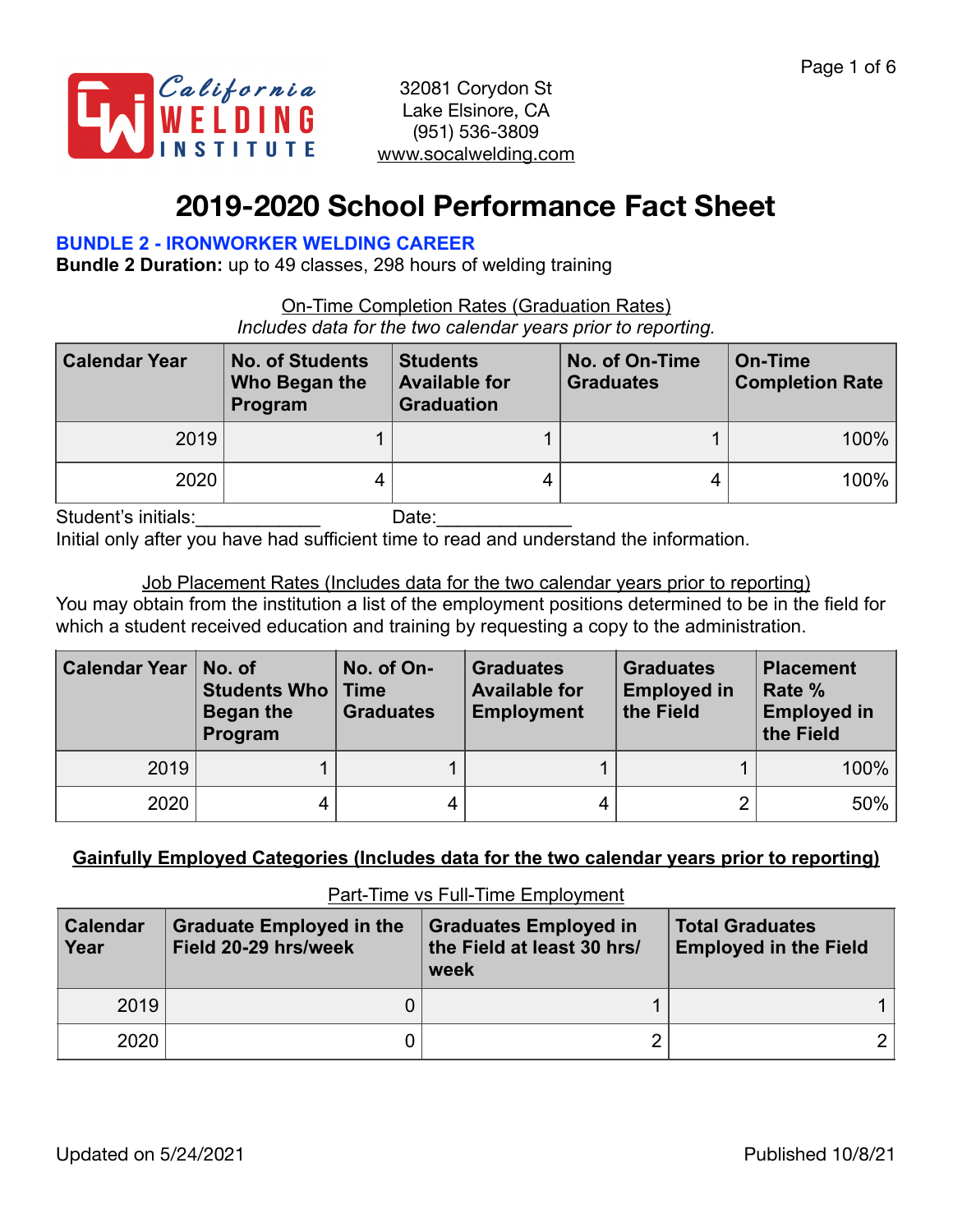

#### Single Position vs Concurrent Aggregated Position

| <b>Calendar</b><br>Year | <b>Graduate Employed in</b><br>the Field in a Single<br><b>Position</b> | <b>Graduates Employed in</b><br>the Field in Concurrent<br><b>Aggregated Positions</b> | Total Graduates<br><b>Employed in the Field</b> |  |
|-------------------------|-------------------------------------------------------------------------|----------------------------------------------------------------------------------------|-------------------------------------------------|--|
| 2019                    |                                                                         |                                                                                        |                                                 |  |
| 2020                    |                                                                         |                                                                                        | $\mathcal{D}$ .                                 |  |

#### Self-Employed / Freelance Positions

| <b>Calendar Year</b> | <b>Graduate Employed who are Self-</b><br><b>Employed or Working Freelance</b> | <b>Total Graduates Employed in</b><br>the Field |  |  |  |
|----------------------|--------------------------------------------------------------------------------|-------------------------------------------------|--|--|--|
| 2019                 |                                                                                |                                                 |  |  |  |
| 2020                 |                                                                                |                                                 |  |  |  |

## Institutional Employment

| <b>Calendar Year</b> | <b>Graduate Employed in the field who are</b><br>employed by the Institution, an Employed<br>Owned by the Institution, or an Employer who<br>shares ownership with the Institution | <b>Total Graduates</b><br><b>Employed in the Field</b> |  |  |
|----------------------|------------------------------------------------------------------------------------------------------------------------------------------------------------------------------------|--------------------------------------------------------|--|--|
| 2019                 |                                                                                                                                                                                    |                                                        |  |  |
| 2020                 |                                                                                                                                                                                    |                                                        |  |  |

Student's initials:\_\_\_\_\_\_\_\_\_\_\_\_\_\_\_\_\_\_\_\_\_\_\_\_\_\_Date: \_\_

Initial only after you have had sufficient time to read and understand the information.

License Examination Passage Rates(Includes data for the two calendar years prior to reporting)

| <b>Calendar</b><br>Year | <b>Number of</b><br><b>Graduates in</b><br><b>Calendar Year</b> | <b>Number of</b><br><b>Graduates</b><br>Taking Exam | Number who<br><b>Passed First</b><br><b>Available Exam</b> | <b>Number who</b><br><b>Failed First</b><br><b>Available</b><br><b>Exam</b> | <b>Passage</b><br><b>Rate</b> |
|-------------------------|-----------------------------------------------------------------|-----------------------------------------------------|------------------------------------------------------------|-----------------------------------------------------------------------------|-------------------------------|
| $2019$ N/A              |                                                                 | N/A                                                 | N/A                                                        | N/A                                                                         | N/A                           |
| $2020$   N/A            |                                                                 | N/A                                                 | N/A                                                        | N/A                                                                         | N/A                           |

Note: This program does not require license examination and does not lead to a license examination. Therefore data is not applicable and not available for this program.

Student's initials:\_\_\_\_\_\_\_\_\_\_\_\_\_\_\_\_\_\_\_\_\_\_\_\_Date:\_\_ Initial only after you have had sufficient time to read and understand the information.

Updated on 5/24/2021 and the Updated on 5/24/2021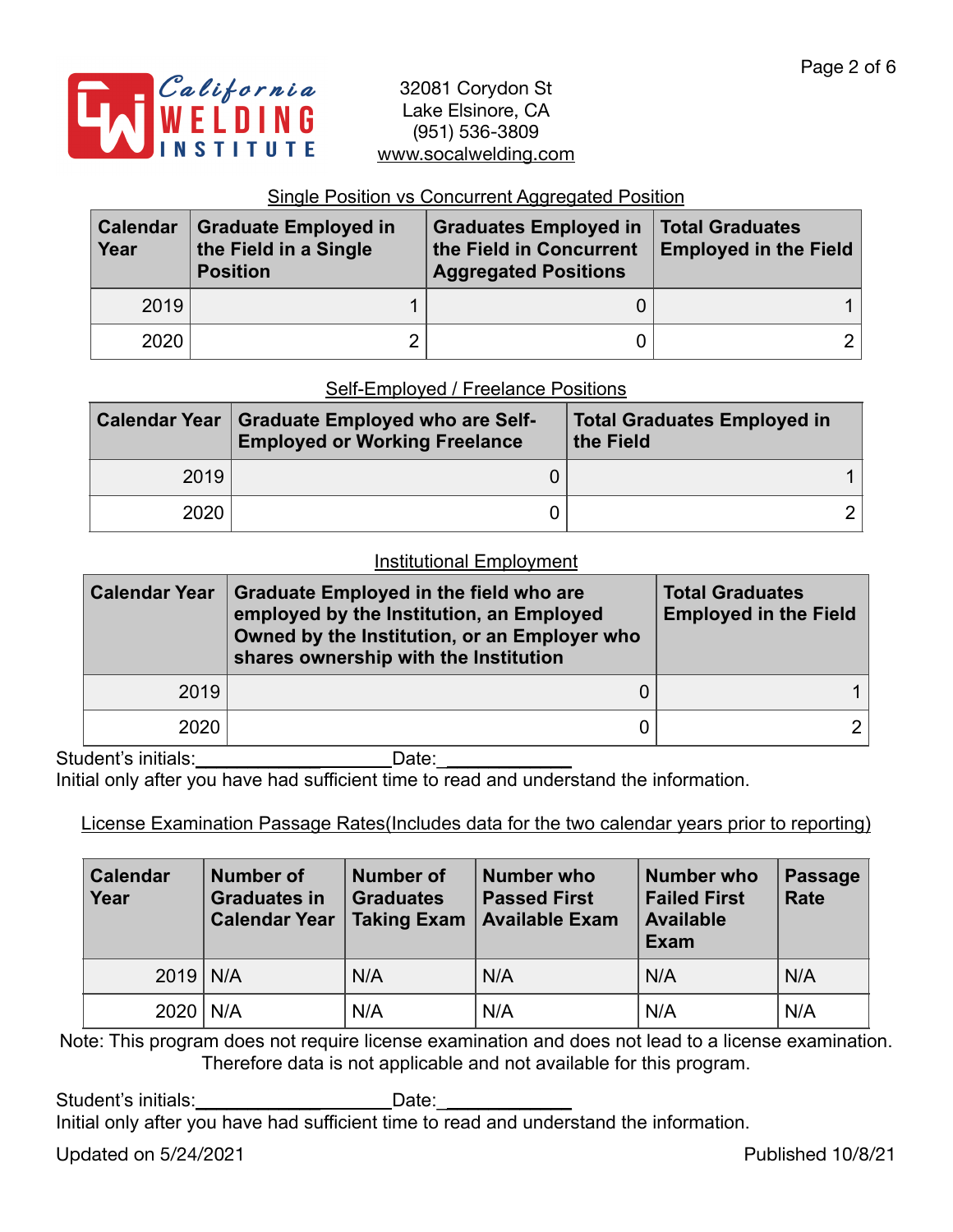

## Salary and Wage Information (Includes data for the two calendar years prior to reporting)

| <b>Calendar</b><br>Year | <b>Graduates</b><br><b>Available for</b><br><b>Employment</b> | <b>Graduates</b><br><b>Employed</b><br>in the<br><b>Field</b> | \$20,001<br>\$25,000 | \$25,0001<br>$-$ \$35,000 | \$35,001<br>$\blacksquare$<br>\$40,000 | \$40,001<br>\$45,000 | \$45,001<br>\$50,000 | \$50,001<br>\$55,000 | <b>No Salary</b><br><b>Information</b> |
|-------------------------|---------------------------------------------------------------|---------------------------------------------------------------|----------------------|---------------------------|----------------------------------------|----------------------|----------------------|----------------------|----------------------------------------|
| 2019                    |                                                               |                                                               | 0                    | 0                         | 0                                      | 0                    | $\mathbf 0$          |                      |                                        |
| 2020                    | 4                                                             |                                                               | 0                    | 0                         |                                        |                      |                      |                      |                                        |

A list of sources used to substantiate salary disclosures is available from the school by requesting a copy to the administration.

Student's initials: example and the Date: Initial only after you have had sufficient time to read and understand the information.

### Cost of Educational Program

**Total charges for the program for students competing on-time in 2019:** \$12,811 Additional charges may be incurred if the program is not completed on-time.

## **Total charges for the program for students competing on-time in 2020:** \$12,811

Additional charges may be incurred if the program is not completed on-time.

Student's initials: example and Date: Initial only after you have had sufficient time to read and understand the information.

## Federal Student Loan Debt

Note: Students at California Welding Institute LLC are not eligible for federal student loans. This institution does not meet the U.S. Department of Education criteria that would allow its students to participate in federal student aid programs.

Student's initials: \_\_\_\_\_\_\_\_\_\_\_\_\_\_\_\_\_\_\_\_\_\_\_\_\_\_\_Date: \_\_\_\_\_\_\_\_\_\_\_\_\_\_\_\_\_\_\_\_\_\_\_\_\_\_\_ Initial only after you have had sufficient time to read and understand the information.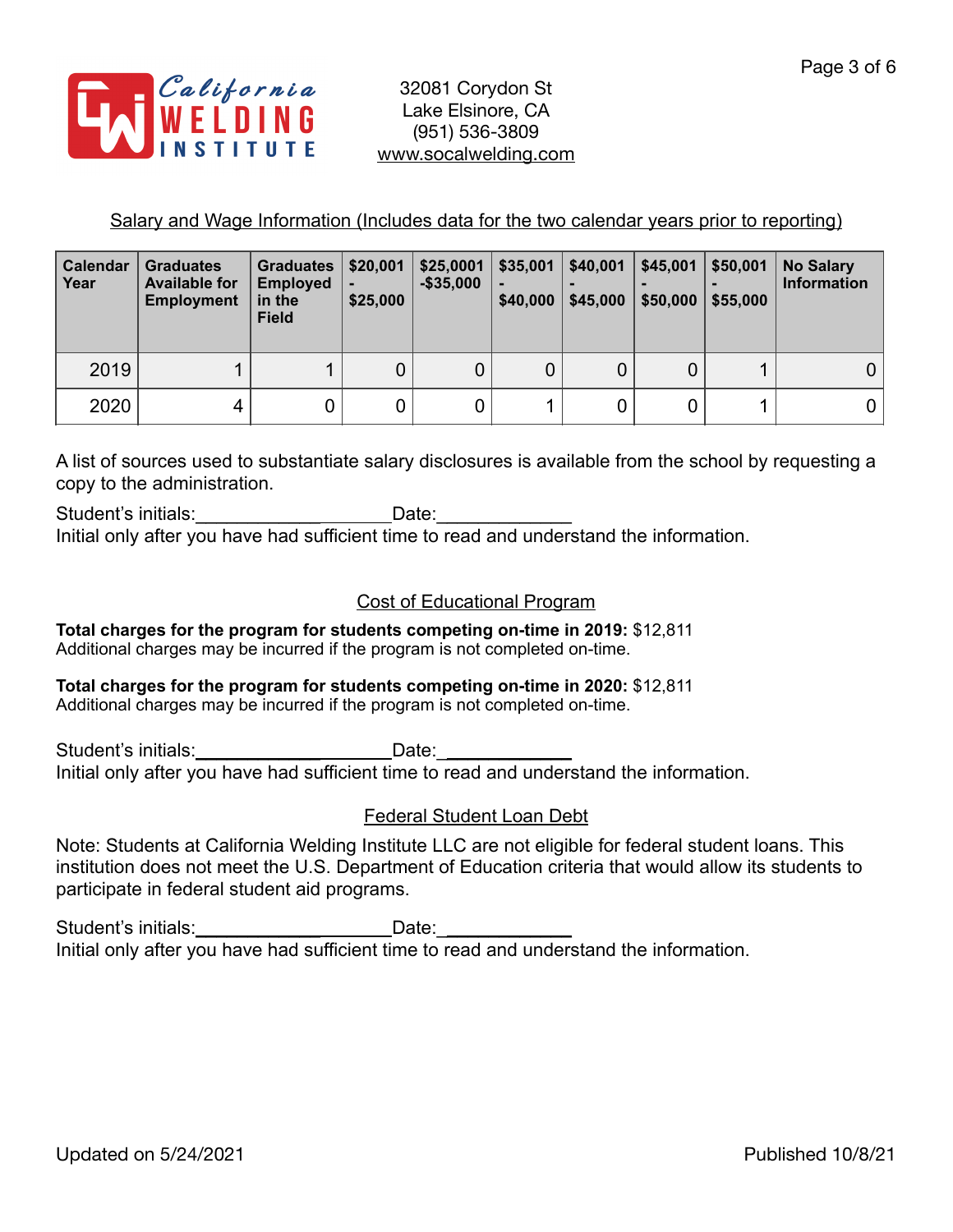

## **Definitions**

- "Number of Students Who Began the Program" means the number of students who began a program who were scheduled to complete the program within 100% of the published program length within the reporting calendar year and excludes all students who cancelled during the cancellation period.
- "Students Available for Graduation" is the number of students who began the program minus the number of students ho have died, been incarcerated, or ben called to active military duty.
- "Number of On-Time Graduates" is the number of students who completed the program within 100% of the published program length within the reporting calendar year.
- "On-Time Completion Rate" is the number of on-time graduates divided by the number of students available for graduation.
- "150% Graduates" is the number of students who completed the program within 150% of the program length (includes on-time graduates).
- "Graduates Available for Employment" means the number of graduates minus the number of graduates unavailable for employment.
- "Graduates Unavailable for Employment" means the graduates who, after graduation, die, become incarcerated, are called to active military duty, are intentional students that leave the United States or do not have a visa allowing employment in the United States, or are continuing their education in an accredited or bureau-approved postsecondary institution.
- "Graduates Employed in the Field" means graduates who beginning within six months after a student completes the applicable educational program are gainfully employed, whose employment has been reported, and for whom the institution has documented verification of employment. For occupations for which the state requires passing an examination, the six months period begins after the announcement of the examination results for the first examination available after a student completes an applicable educational program.
- "Placement Rate Employed in the Field" is calculated by dividing the number of graduates gainfully employed in the field by the number of graduates available for employment.
- "Number of Graduates Taking Exam" is the number of graduates who took the first available exam in the reported calendar year.
- "First Available Exam Date" is the date for the first available exam after a student completed a program.
- "Passage Rate" is calculated by dividing the number of graduates who passed the exam by the number of graduates who took the reported licensing exam.
- "Number Who Passed First Available Exam" is the number of graduates who took and passed the first available licensing exam after completing the program.
- "Salary" is as reported by graduate or graduate's employer.
- "No Salary Information Reported" is the number of graduates for whom, after making reasonable attempts, the school was not able to obtain salary information.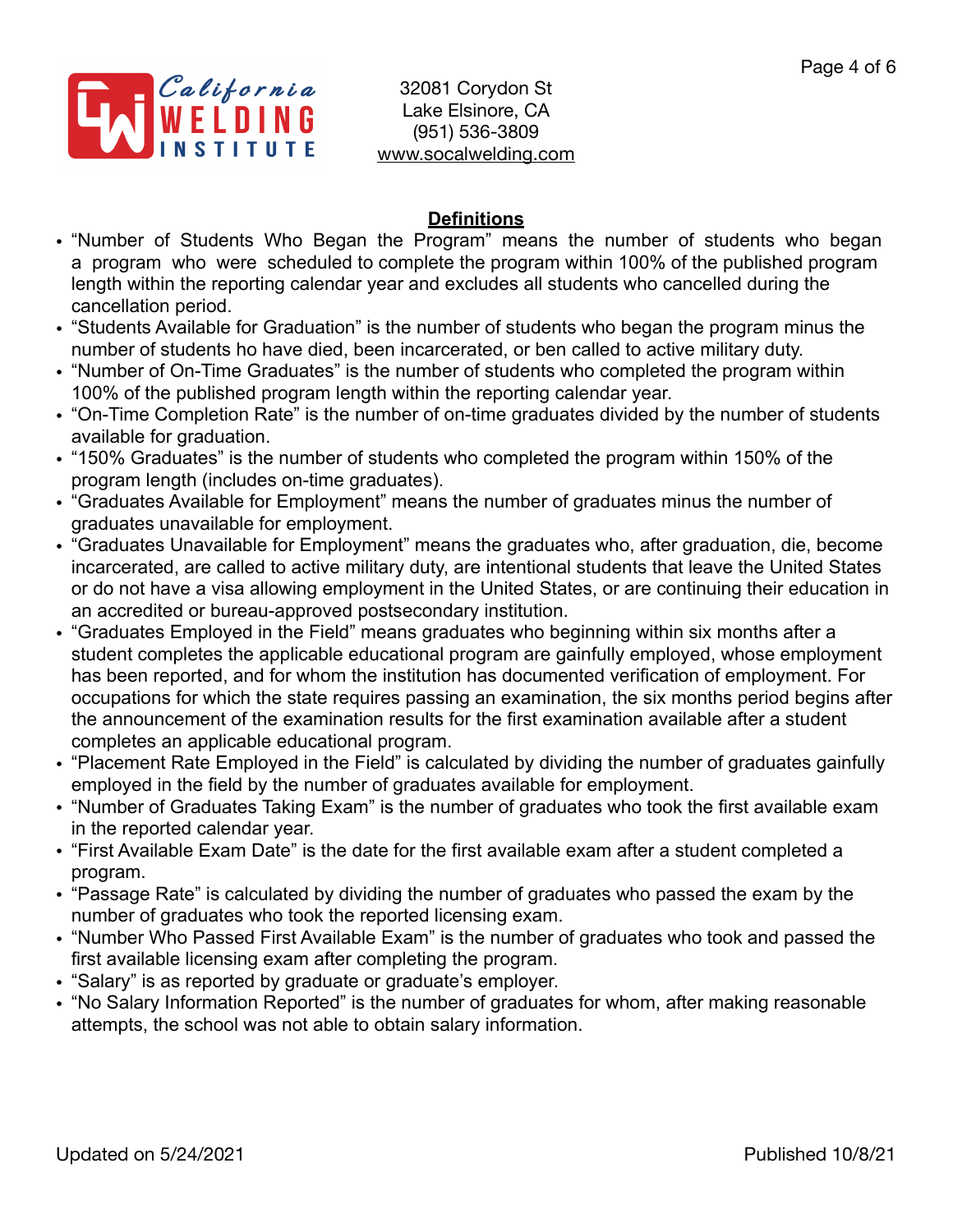

This fact sheet is filed with the Bureau for Private Postsecondary Education. Regardless of any information you may have relating to completion rates, placement rates, starting salaries, or license exam passage rates, this fact sheet contains the information as calculated pursuant to state law.

Any questions a student may have regarding this fact sheet that have not been satisfactorily answered by the institution may be directed to the Bureau for Private Postsecondary Education at 1747 North Market Blvd, Suite 225, Sacramento, CA 95833, [www.bppe.ca.gov](http://www.bppe.ca.gov), toll-free telephone number (888) 370-7589 or by fax (916) 263-1897

Student Name\_\_\_\_\_\_\_\_\_\_\_\_\_\_\_\_\_\_\_\_\_\_\_\_\_\_\_

Student Signature \_\_\_\_\_\_\_\_\_\_\_\_\_\_\_\_\_\_\_\_\_\_\_\_\_ Date:\_\_\_\_\_\_\_\_\_\_\_\_\_

School Official \_\_\_\_\_\_\_\_\_\_\_\_\_\_\_\_\_\_\_\_\_\_\_\_\_\_\_\_ Date:\_\_\_\_\_\_\_\_\_\_\_\_